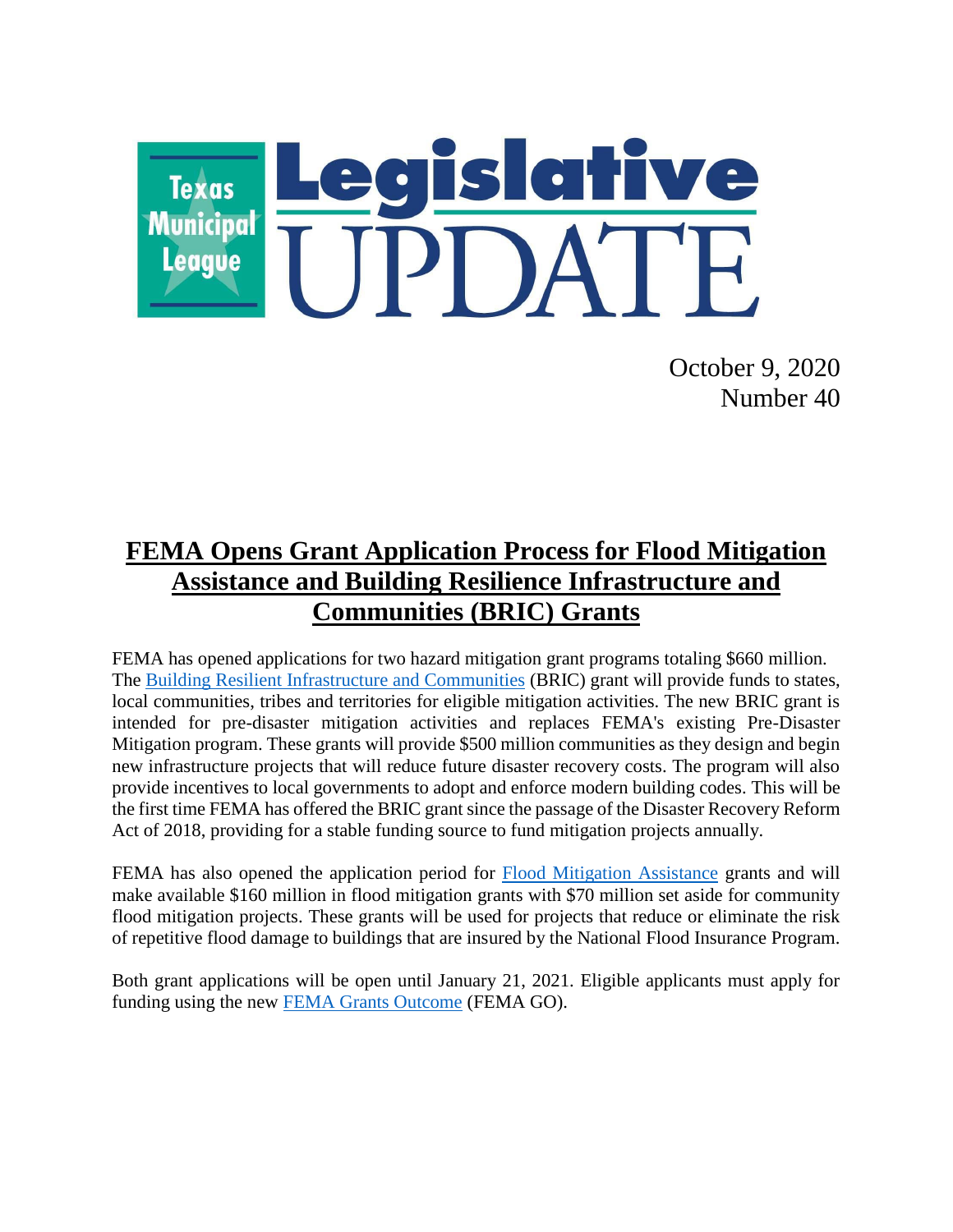# **House Releases Responses on Interim Committee Charges**

Over the past two months, the League and individual cities have submitted comments to legislative committees in response to "requests for information" (RFIs) for committee interim charges. The two RFIs that have garnered the most city-interest thus far were those for the House Land and Resource Management Committee and House Ways and Means Committee. The Land and Resource Management Committee received public feedback on interim charges related to city annexation authority and eminent domain, among other topics. The Ways and Means received input on hotel occupancy taxes, sales taxes, and property taxes. Full responses to both committees' RFIs can be found [here](https://capitol.texas.gov/tlodocs/86R/handouts/C3602020072000001/C3602020072000001.pdf) and [here,](https://capitol.texas.gov/tlodocs/86R/handouts/C4902020072900001/C4902020072900001.pdf) respectively.

RFI responses for all House committees will be posted to [this webpage.](https://house.texas.gov/committees/committee/requests-for-information/)

# **Comptroller's Office Posts City Reporting Requirement Checklist**

Over the last few legislative sessions, the legislature has passed reporting requirements for Texas cities and other local governments. For cities, these include eminent domain reporting, local hotel occupancy tax reporting, and local debt reporting.

The comptroller's website consolidates all local government reporting information on [one](https://comptroller.texas.gov/transparency/local/requirements.php)  [webpage,](https://comptroller.texas.gov/transparency/local/requirements.php) which includes this helpful reminder [flyer](https://comptroller.texas.gov/transparency/local/docs/city-requirements.pdf) for cities, [a spreadsheet](https://comptroller.texas.gov/transparency/local/docs/all-reports.xlsx) containing all required reports with statutory citations and deadlines, and links to more detailed information about each specific reporting requirement and how to submit reports. City officials can also access information about [special district reporting requirements](https://comptroller.texas.gov/transparency/local/sb625/) that generally apply to city-related entities like crime control and prevention districts, municipal development districts, municipal management districts, public improvement districts, and sports and community venue districts.

### **Office of the Attorney General to Host Open Government Webinars**

The Office of the Attorney General is hosting several Open Government webinars in December for interested parties. Please see the OAG's website for registration information.

# **Last Call! Choose Your City's 2020 TML Business Meeting Delegate**

At the 2020 TML Annual Conference, the membership will consider several [resolutions](https://www.tml.org/DocumentCenter/View/2151/2020-Resolutions-Submitted-to-Membership) related to legislative issues and the League's constitution. Three of this year's resolutions, if passed, will form the basis of TML's 2021-2022 Legislative Program, and two relate to amending the [TML](https://www.tml.org/257/TML-Constitution)  [Constitution](https://www.tml.org/257/TML-Constitution) to accurately reflect affiliate organization names. To learn more about the League's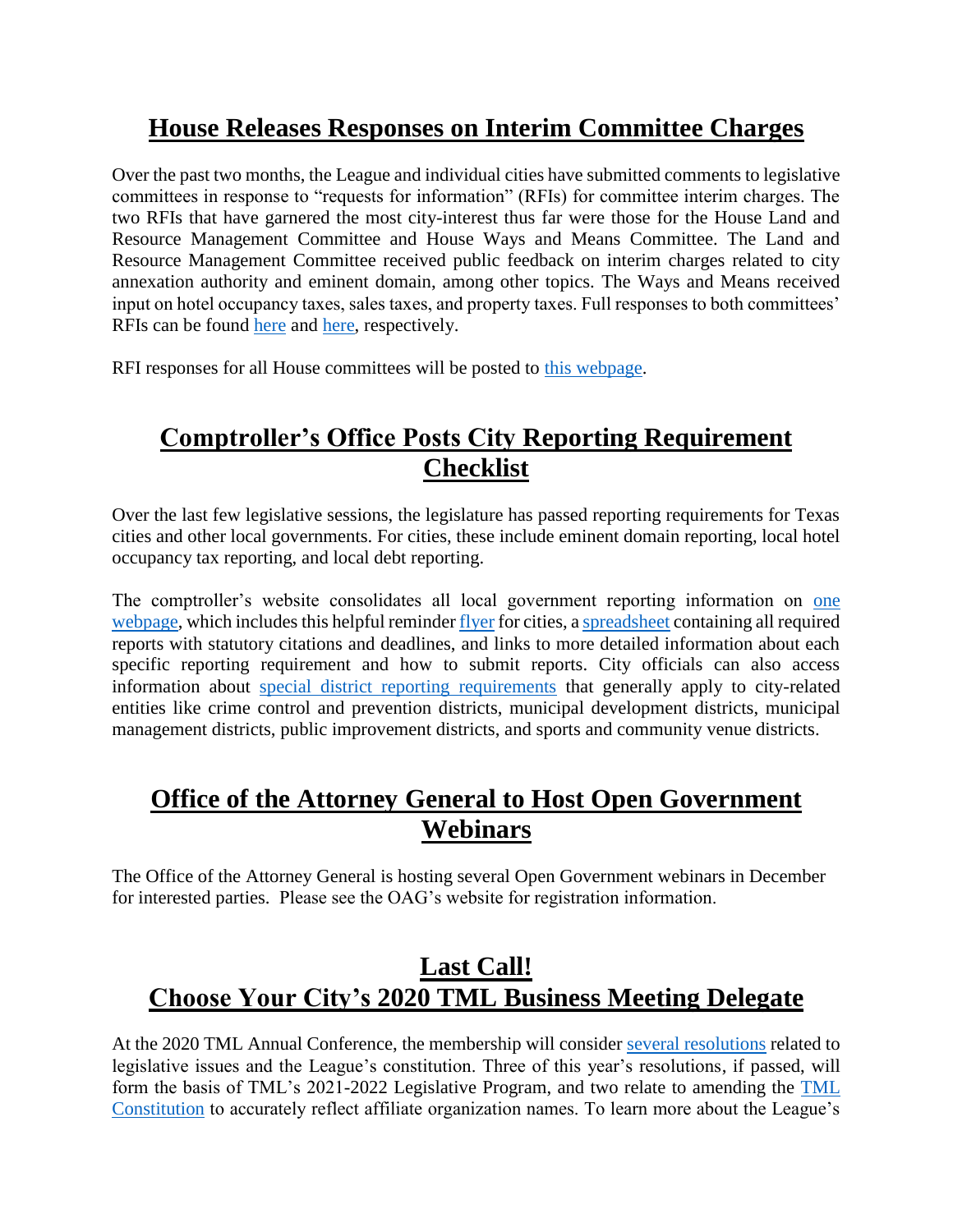policy development process, check out the introductory section of the resolutions packet linked above.

The resolutions will go directly to the membership at the **TML** Business Meeting, which will meet using Zoom technology on October 14, 2020, at 3:30 p.m.

Each city is entitled to one delegate at the business meeting. Cities are encouraged to sign up their delegate earl[y here.](https://www.tml.org/FormCenter/Member-Resources-5/2020-TML-Business-Meeting-67) The delegate isn't required to have any special expertise, and an elected official representative is encouraged but not required. The delegate must sign up electronically prior to 5:00 p.m. on October 9, 2020, for planning purposes.

# **Legislative Committees Request Information on Interim Charges**

Due to the ongoing pandemic and the uncertainty as to scheduling interim hearings, several legislative committees have issued notices of formal "requests for information" ("RFIs") to which the public, including cities, may respond. The following is a non-exhaustive list of RFIs on cityrelevant interim charges, sorted by the deadline for submitting comments. Interested city officials may follow the links associated with each committee for more details about the procedure to submit comments:

#### **October 16, 2020** – [House Mass Violence and Community Safety Select Committee](https://capitol.texas.gov/tlodocs/86R/schedules/html/C3852020100100001.HTM)

- Duty 1: examine options for strengthening enforcement measures for current laws that prevent the transfer of firearms to felons and other persons prohibited by current law from possessing firearms;
- Duty 2: examine impediments and challenges to the timely reporting of relevant criminal history information and other threat indicators to state and federal databases;
- Duty 3: examine the role of digital media and technology in threat detection, assessment, reporting, and prevention, including the collaboration between digital media and law enforcement;
- Duty 4: evaluate the ongoing and long-term workforce needs of the state related to cybersecurity, mental health, law enforcement, and related professionals; and
- Duty 5: evaluate current protocols and extreme risk indicators used to identify potential threats and consider options for improving the dissemination of information between federal, state, and local entities and timely and appropriate intervention of mental health professionals.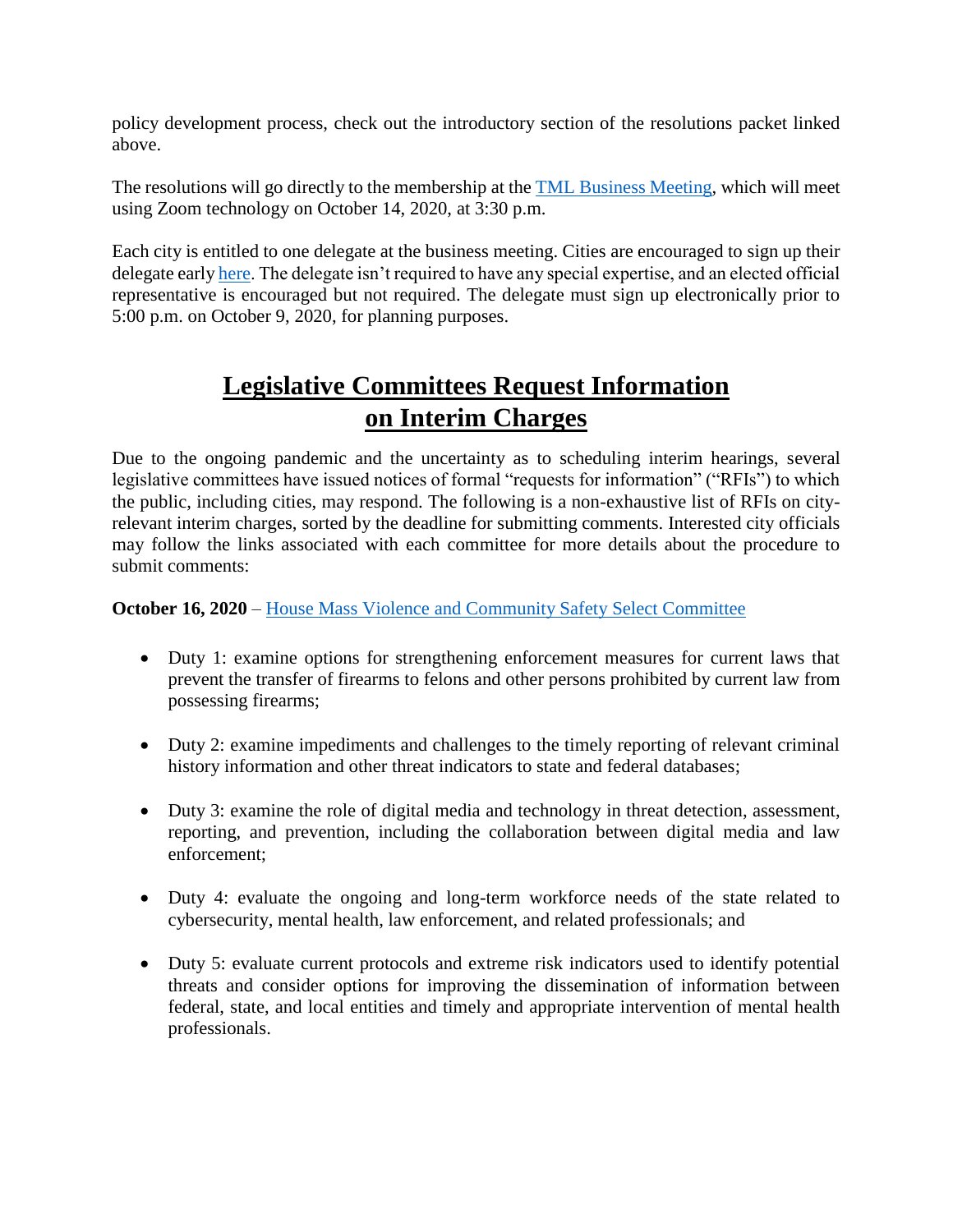#### **October 30, 2020** – [House Licensing and Administrative Procedures Committee](https://capitol.texas.gov/tlodocs/86R/schedules/pdf/C3502020081100001.pdf)

- **Interim Charge 1**: Monitor the agencies and programs under the Committee's jurisdiction and oversee the implementation of relevant legislation passed by the 86th Legislature. Conduct active oversight of all associated rulemaking and other governmental actions taken to ensure intended legislative outcome of all legislation, including the following:
	- o HB 892, which relates to county regulation of game rooms. Monitor the status of counties statewide who have chosen to regulate game rooms and implement their own regulatory structure to combat illegal gambling activity via registration and permitting requirements, fees, disclosure of ownership, inspection schemes, and civil and criminal penalties.
	- o HB 1545, which is the sunset legislation for the Texas Alcoholic Beverage Commission. Monitor the implementation of the legislation and the agency's progress in the consolidation, repeal, and creation of certain licenses and permits and the adoption of new fees.

#### **November 13, 2020** – [House Ways and Means Committee](https://capitol.texas.gov/tlodocs/86R/schedules/pdf/C4902020072900002.pdf)

- **Interim Charge 1.1**: Monitor the agencies and programs under the Committee's jurisdiction and oversee the implementation of relevant legislation passed by the 86th Legislature. Conduct active oversight of all associated rulemaking and other governmental actions taken to ensure intended legislative outcome of all legislation, including the following:
	- o S.B. 2, which is the Texas Property Tax Reform and Transparency Act of 2019. Monitor the implementation of the legislation, including a review of the tax rates adopted by taxing units in 2019 and 2020, the appraisal review board survey system, and progress in onboarding the tax rate notices and websites. Make recommendations for modifications as necessary and appropriate.

#### **Coronavirus (COVID-19) Updates**

The Texas Municipal League is open for business. The building is closed to all but essential personnel and most staff is working remotely, but the League remains open for business and is fully ready to serve. Cities are encouraged to call or email for legal assistance, help with ordinances, or for general advice or assistance. Let us know how we can assist you and your city.

Call TML staff at 512-231-7400, or email Scott Houston for legal assistance at [SHouston@tml.org;](mailto:SHouston@tml.org) Rachael Pitts for membership support at [RPitts@tml.org;](mailto:RPitts@tml.org) and the training team for questions about conferences and workshops at [training@tml.org.](mailto:training@tml.org)

The League has prepared a coronavirus clearinghous[e web page](https://www.tml.org/654/Coronavirus-COVID-19-Resources) to keep cities updated. In addition, everyone who receives the *Legislative Update* should receive a daily email update each afternoon